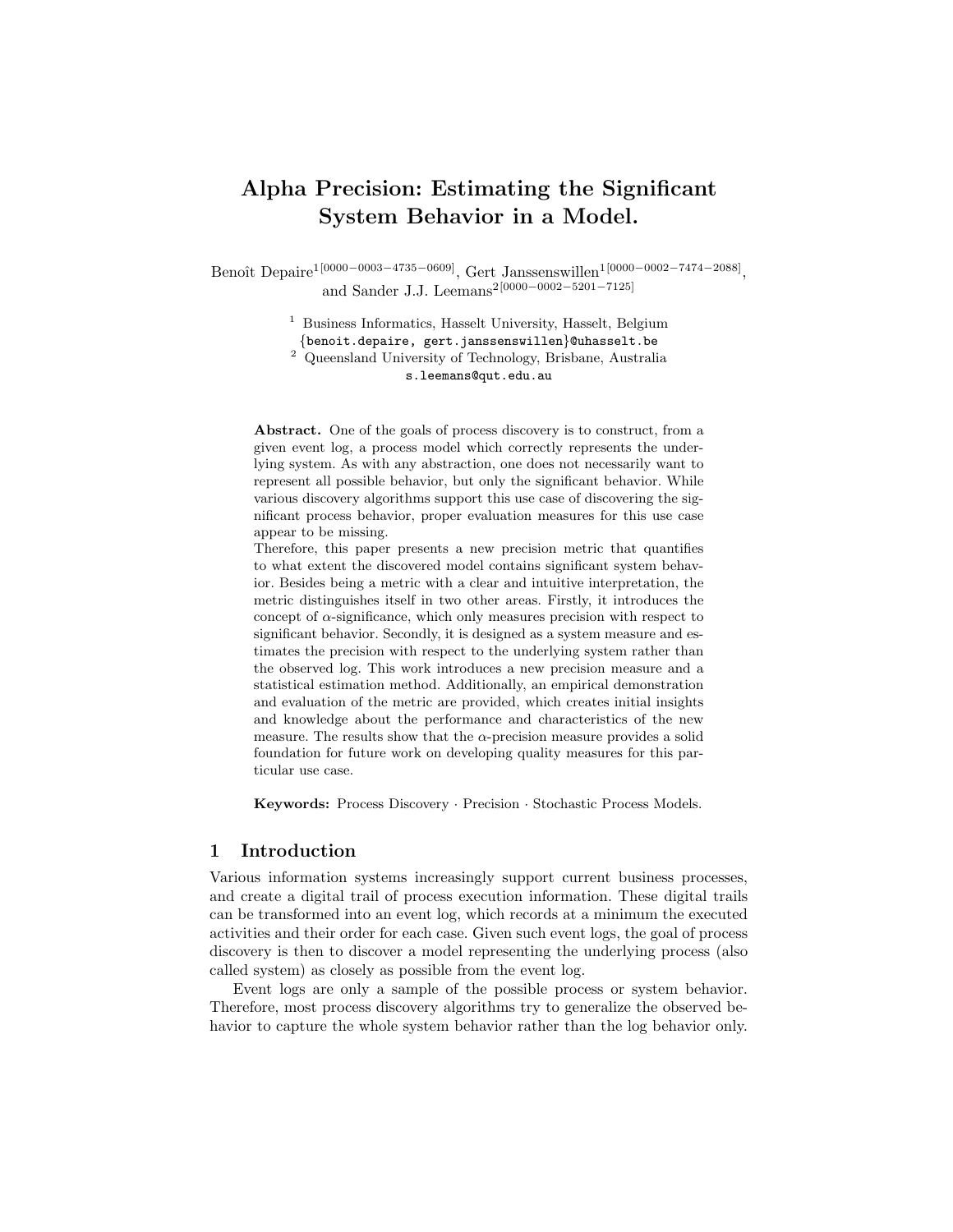At the same time, a system can contain a large amount of infrequent behavior and trying to represent all this behavior in a single (visual) model quickly results in non-interpretable spaghetti models.

Hence, we focus on the particular use case where one wants to rediscover only the system's significant — typical — behavior. Fortunately, various process discovery algorithms exist that contain mechanisms and parameters that support this use case. That is, discovery algorithms have introduced different ways to classify and filter insignificant behavior: [18] classifies traces of the log as insignificant if they traverse little-used parts of an intermediate behavior abstraction; [8, 7] classify little-used model edges as insignificant; [22, 15] classify edges of a behavior abstraction as insignificant based on frequency; [2, 16] search for a most likely model, thereby implicitly classifying behavior that does not fit that intermediate result as insignificant; and [7] hides insignificant details in hierarchy.

Following the model-log-system quality paradigm in process mining [3], two criteria exist to evaluate the quality of a process model against the system, model-system fitness, and model-system precision. This paper focuses on modelsystem precision, which quantifies to what extent the process model only contains system behavior. Unfortunately, the existing precision measures fall short of the presented use case for three reasons.

Firstly, existing precision measures do not distinguish between significant (typical) and insignificant (infrequent) process behavior. Consequently, a model that contains a lot of insignificant behavior is still considered to be very precise by these measures, as long as that insignificant behavior is part of the system or log.

Secondly, most precision measures are developed as model-log measures. Consequently, they do not measure to what extent the model only contains behavior from the system, but rather quantify to what extent the model only contains behavior observed in the log. Research has also shown that these model-log measures have limited value when used as proxies for model-system measures [9].

Thirdly, many quality measures in process mining became so advanced over time that an unambiguous interpretation of the precision value is no longer possible. For many measures, the precision value has become a number that is the result of complex computation. While it still correlates to the precision of the model, it lacks a meaningful and unambiguous interpretation.

This research aims to design and introduce a new precision measure that tackles these limitations and (indirectly) supports the use case of discovering significant system behavior. The paper makes three main contributions:

- A first-of-its-kind precision measure is introduced, quantifying the amount of significant behavior in a process model and providing measurement values that have a meaningful and unambiguous interpretation.
- A statistical method based on Bayesian Inference is provided to efficiently estimate the system precision based on a given event log.
- Initial empirical insights into the performance of this new precision measure are provided, which opens up avenues for follow-up research.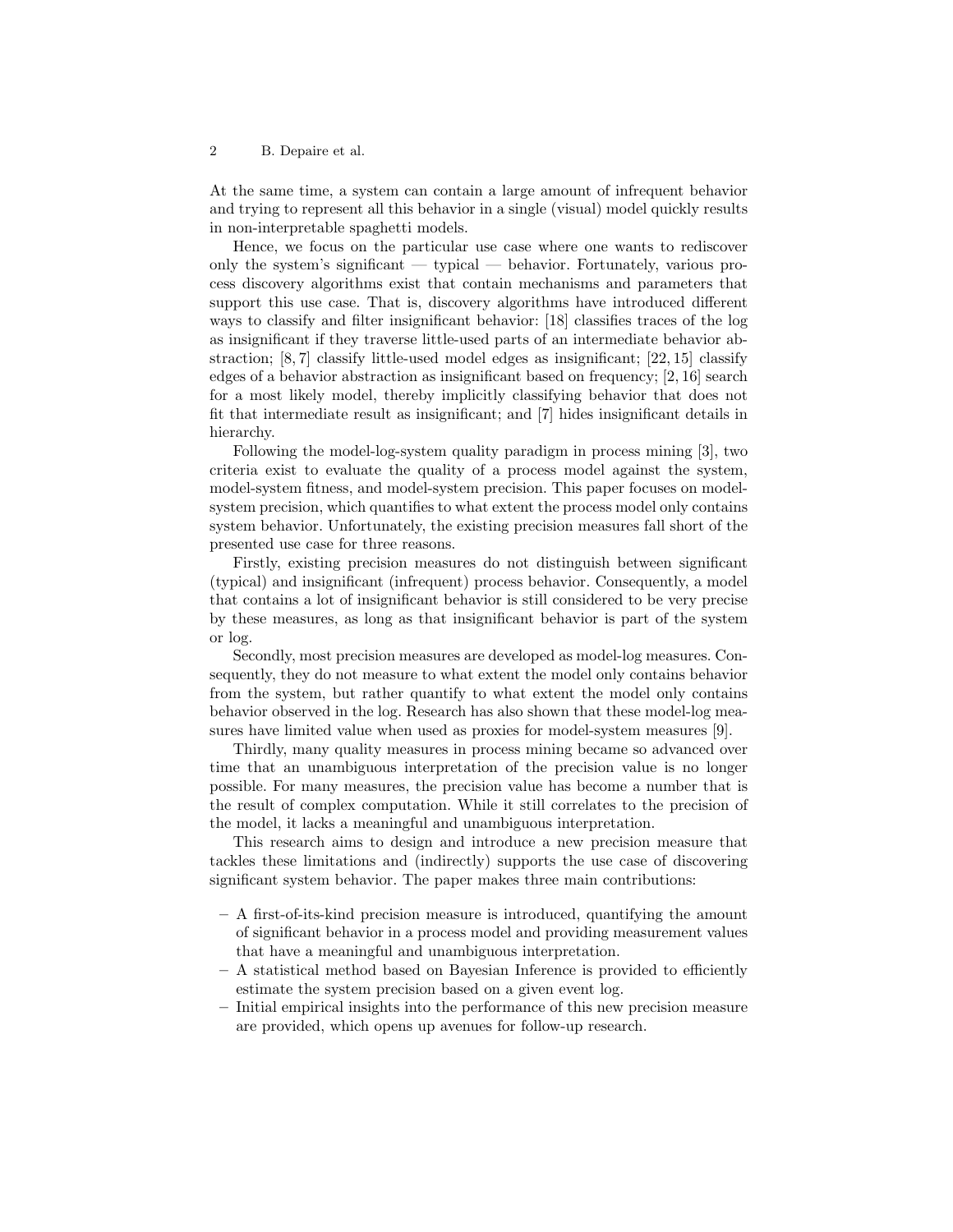The following section provides basic notation and formalization for the remainder of the paper. Section 3 then introduces the rationale, design, and estimation method of the new precision measure. Subsequently, Section 4 provides the empirical evaluation and discussion. Finally, after a brief overview of the related work, the overall conclusions are provided in Section 6

## 2 Preliminaries

Activities and Traces. A process consists of activities that are represented by their activity labels. The set of all possible activity labels in the system form the activity alphabet  $\mathscr{A}$ . A trace  $\sigma_i \in \mathscr{A}^*$  is a sequence of activity labels, where  $\mathscr{A}^*$  is the set of all finite sequences over  $\mathscr{A}.$  The length of a trace is represented as  $|\sigma_i|$ .

**System.** The system  $S = (S, \pi_S)$  represents the underlying process and consists of two components. The first component is the support of the system  $S \subseteq \mathscr{A}^*$ which consists of all traces that can be produced by the system. The second component is the system probability distribution  $\pi_S : S \to (0,1]$ , which is a categorical distribution and assigns a probability of occurrence  $\pi_S(\sigma_i)$  to each trace  $\sigma_i$  in the system support S, such that  $\sum_{\sigma_i \in S} \pi_S(\sigma_i) = 1$ . The size of the system corresponds to the number of traces  $\sigma_i$  in the system support and is represented as  $K = |S|$ . Note that we thus assume S to be finite.

**Log.** The log  $L \in \mathcal{B}(\mathcal{A}^*)$  is a multi-set of traces. The frequency of trace  $\sigma_i$  in the log is denoted by  $n_{\sigma_i}$ , and  $N = \sum_{\sigma_i \in L} n_{\sigma_i}$  denotes the size of the log. Note that, as we interpret the system as a categorical distribution over the system support S, the log L is a sample of N drawings from this distribution  $\pi_S$ .

Model. Two type of process models are considered: non-probabilistic and stochastic process models. A non-probabilistic model does not hold any information about the model probability  $\pi_M(\sigma_i)$  of a trace  $\sigma_i$  and is simply a set of traces  $M \subseteq \mathscr{A}^*$ . A stochastic process model  $\mathcal{M} = (M, \pi_M)$  is more informative as it consists of a set of traces  $M \subseteq \mathscr{A}^*$  that represents the models support and a model probability distribution  $\pi_M : M \to (0,1]$  where  $\pi_M(\sigma_i)$  represents the probability of trace  $\sigma_i$  according to the model, such that  $\sum_{\sigma_i \in M} \pi_M(\sigma_i) = 1$ . The number of traces in the model is denoted as  $|M|$ .

# 3 Alpha Precision

The overall goal is to design a model-system precision measure for the use case of discovering a process model which only contains significant system behavior. Furthermore, the measure should meet the following three design requirements:

Requirement 1 The precision measure should quantify to which extent the process model (only) contains significant process behavior.

Requirement 2 The precision measure should quantify the precision of the model with respect to the system.

**Requirement 3** The precision measure should produce values that have an unambiguous and human-interpretable meaning.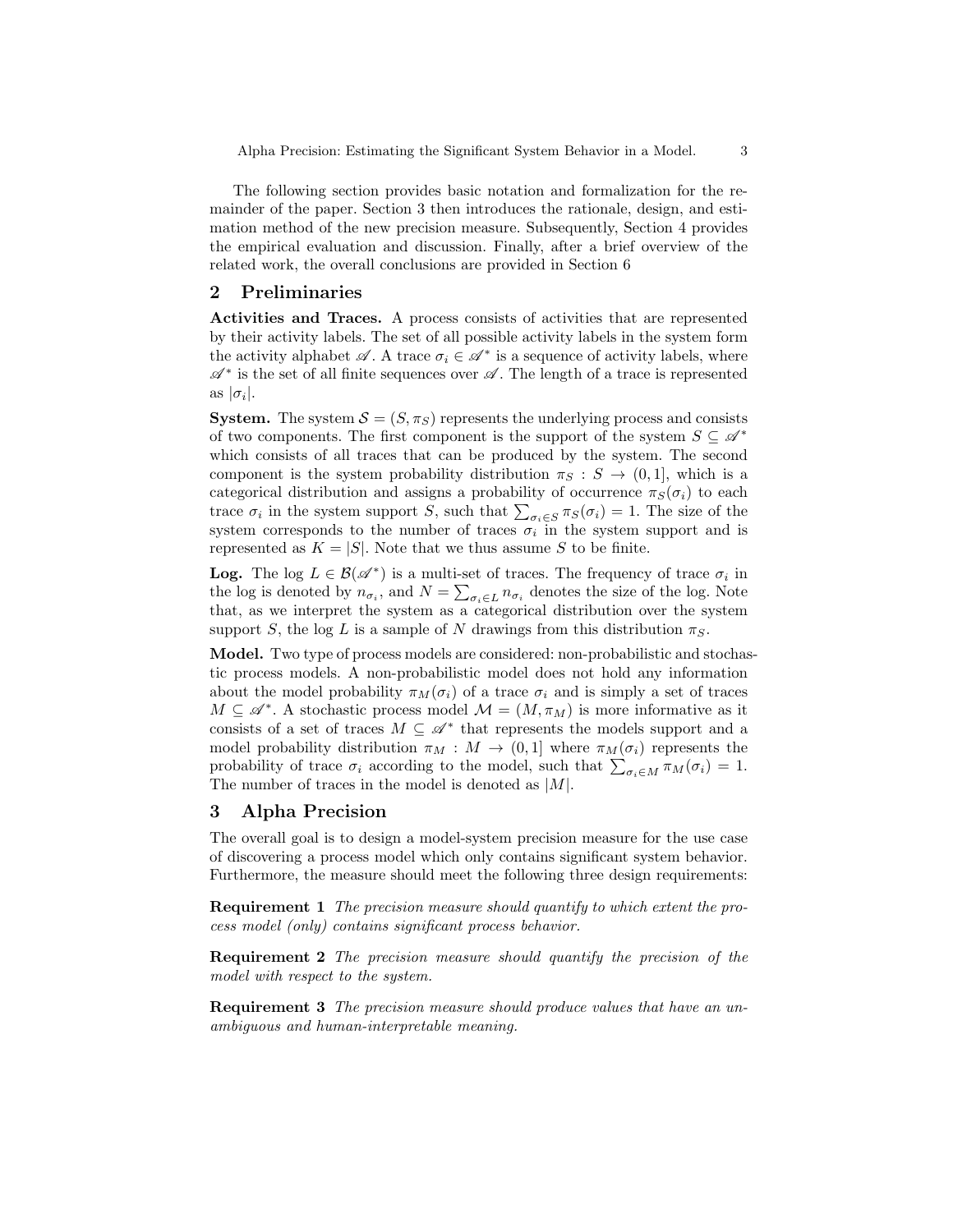### 3.1 Rationale and Design

In order to meet the first two design requirements, the following definition first introduces the concept of  $\alpha$ -significance, which identifies a trace as significant if its system probability  $\pi_s(\sigma_i)$  exceeds a user-defined threshold  $\alpha$ .

**Definition 1** ( $\alpha$ -significance). A trace  $\sigma_i$  is  $\alpha$ -significant iff  $\pi_s(\sigma_i) > \alpha$ 

Based on this concept, we can define the  $\alpha$ -indicator function  $I_{\alpha}$ .

## Definition 2 ( $\alpha$ -indicator function).

$$
I_{\alpha}(\sigma_i) = \begin{cases} 1, & if \pi_S(\sigma_i) \ge \alpha \\ 0, & otherwise \end{cases}
$$
 (1)

For a stochastic model,  $M$ ,  $\alpha$ -precision  $P_{\alpha}$  is then defined as the probability that the model produces a trace that is  $\alpha$ -significant.

Definition 3 ( $\alpha$ -precision (stochastic model)). Let M be a stochastic process model, then

$$
P_{\alpha}(\mathcal{M}, \mathcal{S}) = \sum_{\sigma_i \in M} \pi_M(\sigma_i) I_{\alpha}(\sigma_i)
$$
 (2)

For non-probabilistic models,  $\alpha$ -precision is defined as the portion of  $\alpha$ significant traces in the model M.

Definition 4 ( $\alpha$ -precision (non-probabilistic model)). Let M be a nonprobabilistic process model, then

$$
P_{\alpha}(M,\mathcal{S}) = \frac{1}{|M|} \sum_{\sigma_i \in M} I_{\alpha}(\sigma_i)
$$
 (3)

The third design requirement involves a meaningful and clear interpretation of the new precision measure. In order to illustrate the interpretability of the proposed  $\alpha$ -precision, consider the following application scenario:

A data scientist wants to discover a process model from an event log that contains the significant (typical) behavior. The goal is to understand the standard way of working within the department and not depict exceptional process executions in the process model. First, they set the  $\alpha$ threshold at 1 percent, which means that any trace that has a probability less than 1 percent is considered non-significant. Next, the discovered stochastic model appears to have an  $P_{\alpha} = 0.8$ . This value tells her that 80 percent of the traces generated by this process model are expected to be significant, i.e., 80 percent of the behavior produced by the model has a system probability  $\pi_S(\sigma_i)$  greater than 1 percent.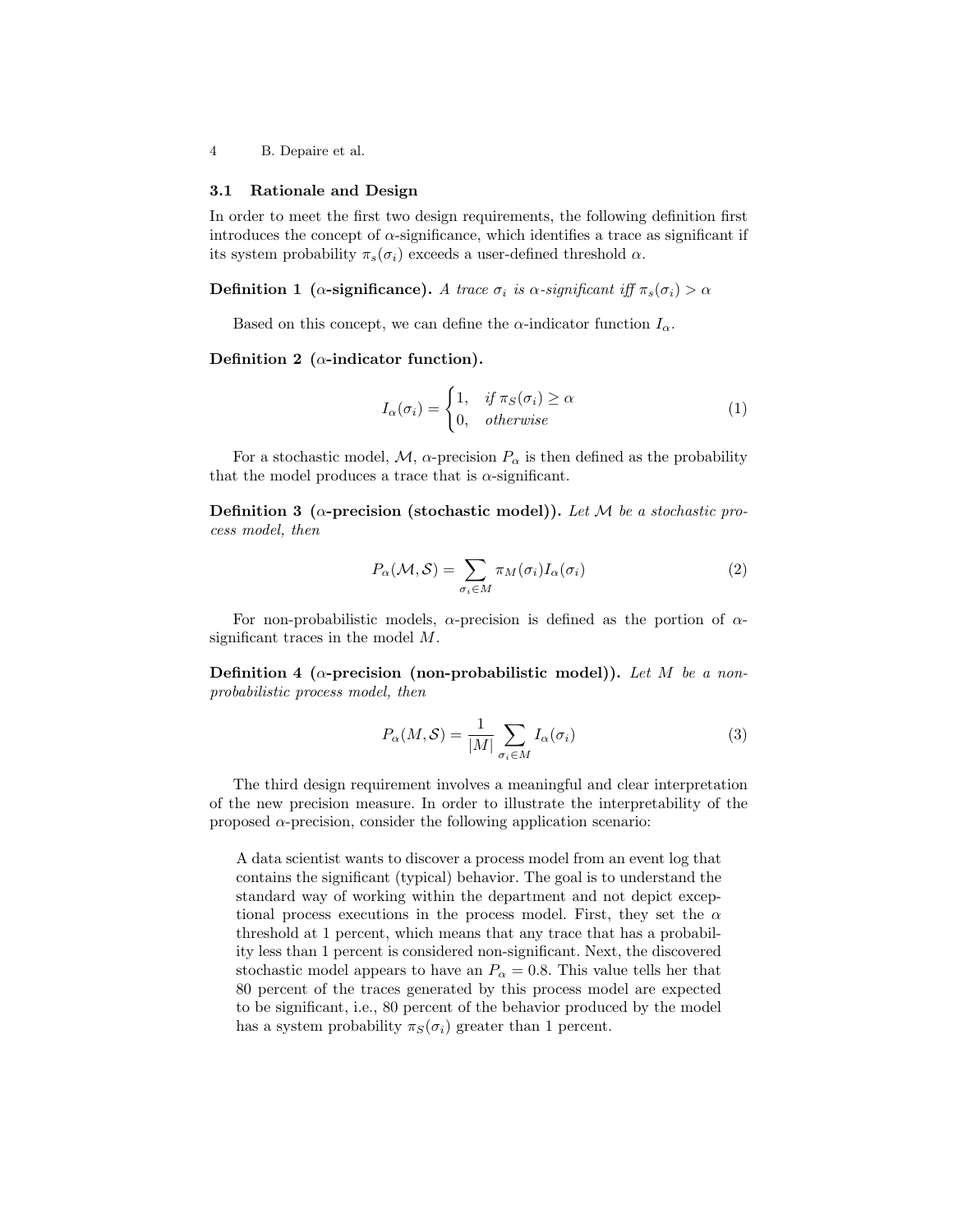Note how both the  $\alpha$ -threshold and the  $\alpha$ -precision have natural interpretations that allow users to use context and domain-expertise to set a proper threshold and interpret and evaluate precision levels found for their discovered models. Also, note that in the case of a deterministic model, the interpretation of the precision measure would only slightly change to the conclusion that 80 percent of the traces contained in the model are significant.

#### 3.2 Estimation Method

Calculating the  $\alpha$ -precision is straightforward when the system S and the its probability distribution  $\pi_S$  are known. However, in real-life, one does not know the system. The only available information is typically an event  $log - a$  limited sample of the system's behavior. Therefore, we introduce a method to estimate the true  $\alpha$ -precision from the available information in the log.

The general idea behind the method is to estimate the system probabilities  $\widehat{\pi_S}$  from the event log. Next, these estimates are used to estimate the indicator function (cfr. Eq. 1), which subsequently is used to estimate the  $\alpha$ -precision  $P_{\alpha}$ . Thus, the estimation problem reduces to the estimation of the system probabilities from the event log. The proposed method is based on Bayesian Inference and inspired by the work of [10].

To infer knowledge about the system from the log, we need additional assumptions about the system.

#### Assumption 1 The system contains a finite amount of behavior.

This assumption implies that the system has some mechanism that prevents a process from being executed indefinitely. For business processes with humans involved, this is a fair assumption.

#### Assumption 2 The system support is correctly defined.

This assumption restricts the modeling of uncertainty to the system probability density. The assumption that the system support is correctly defined corresponds to the common assumption in statistics of correct model specification. While it is hard to prove that the system support is defined correctly, it is essential to realize that any theoretically possible trace is part of the system support, no matter how small the probability of occurrence.

## Assumption 3 The log is a representative sample from the system's behavior

As the proposed method will rely on statistical inference, this assumption is required to draw proper conclusions from the data for the underlying system. Considering these assumptions, the  $\alpha$ -precision can be estimated in four steps.

Step 1: Define the system support. First, the system support  $S$  of the system  $\mathcal S$  needs to be specified. Under the assumption that the system behavior is finite, the system support can be defined as a set of traces  $\sigma_i$  for which the system probability  $\pi_S(\sigma_i) > 0$ .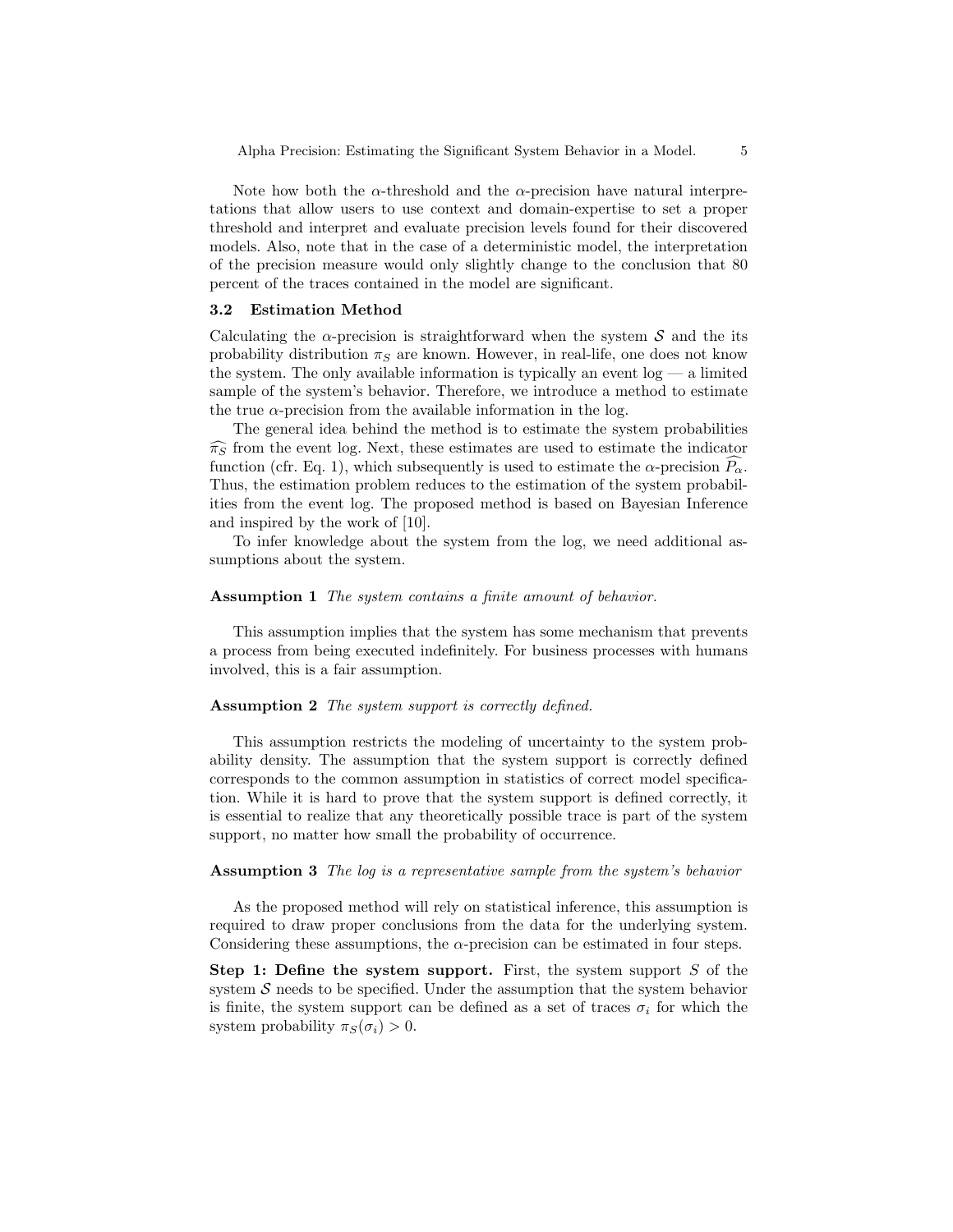Step 2: Define a prior distribution over S. As indicated before, a system  $\mathcal{S} = (S, \pi_S)$  consists of two components: its support and a probability function. The latter can be defined as the vector  $\pi_S = (\pi_S(\sigma_1), \ldots, \pi_S(\sigma_K))$  of system probabilities, where  $K$  is the size of the system.

However, because the actual system is unknown, we do not know the true categorical probability function. In order to model this uncertainty, we consider all theoretically possible categorical probability functions for K possible outcomes and assign a probability to each one of them. This is modeled as a Dirichlet distribution.<sup>[12]</sup>

From the perspective of Bayesian Inference, the first step is to encode the prior belief about the system as the prior distribution. In this paper's context, the prior belief refers to the knowledge about the system probability function  $\pi_S$  before observing the data. Assuming that there is no specific information to favor one probability function over the other, a flat Dirichlet distribution is chosen as the prior. This distribution is equivalent to a uniform distribution over all possible system probability distributions  $\pi_S$  and achieved by setting all the Dirichlet parameters  $\theta_i$  to 1.

Step 3: Determine Posterior Distributions. The flat Dirichlet distribution from the previous step represents our prior belief that all possible probability functions  $\pi_S$  are equally likely. However, once we have observed an event log, we notice that some traces are more common than others, indicating that some probability functions  $\pi_S$  must be more likely than others.

Bayesian inference uses Bayes' theorem to update our prior beliefs with the evidence in the log, which results in a posterior distribution [6]. In most situations, the posterior distribution is not obtainable analytically unless the prior distribution is conjugate to the likelihood distribution of the data. If this is the case, the posterior distribution can be analytically calculated from the prior distribution and the data.

Because the Dirichlet distribution is a conjugate prior to the multinomial distribution and the event log is a multinomial distribution, the posterior distribution is also a Dirichlet distribution. More specifically, the posterior distribution will be a Dirichlet distribution with parameters  $\theta_i' = \theta_i + n_i$ , where  $\theta_i$  represents the *i*-th parameter of the prior distribution and  $n_i$  represents how often outcome i was observed in the data.

Given a flat Dirichlet distribution as the prior distribution and our event log L being a multi-set of traces  $\sigma_i$ , this results in the following posterior distribution:

$$
\pi_S | L \sim \text{Dir} \left( (1 + n_{\sigma_1}, \dots, 1 + n_{\sigma_K}) \right) \tag{4}
$$

Note that the posterior distribution assigns a probability to each possible system probability distribution  $\pi_S$  based on the evidence in the log.

Step 4: Estimate  $\alpha$ -Precision. Now that the posterior distribution over all possible system probability functions is known, the true system probability function can be estimated by taking the expected value of the Dirichlet posterior, which is defined as follows: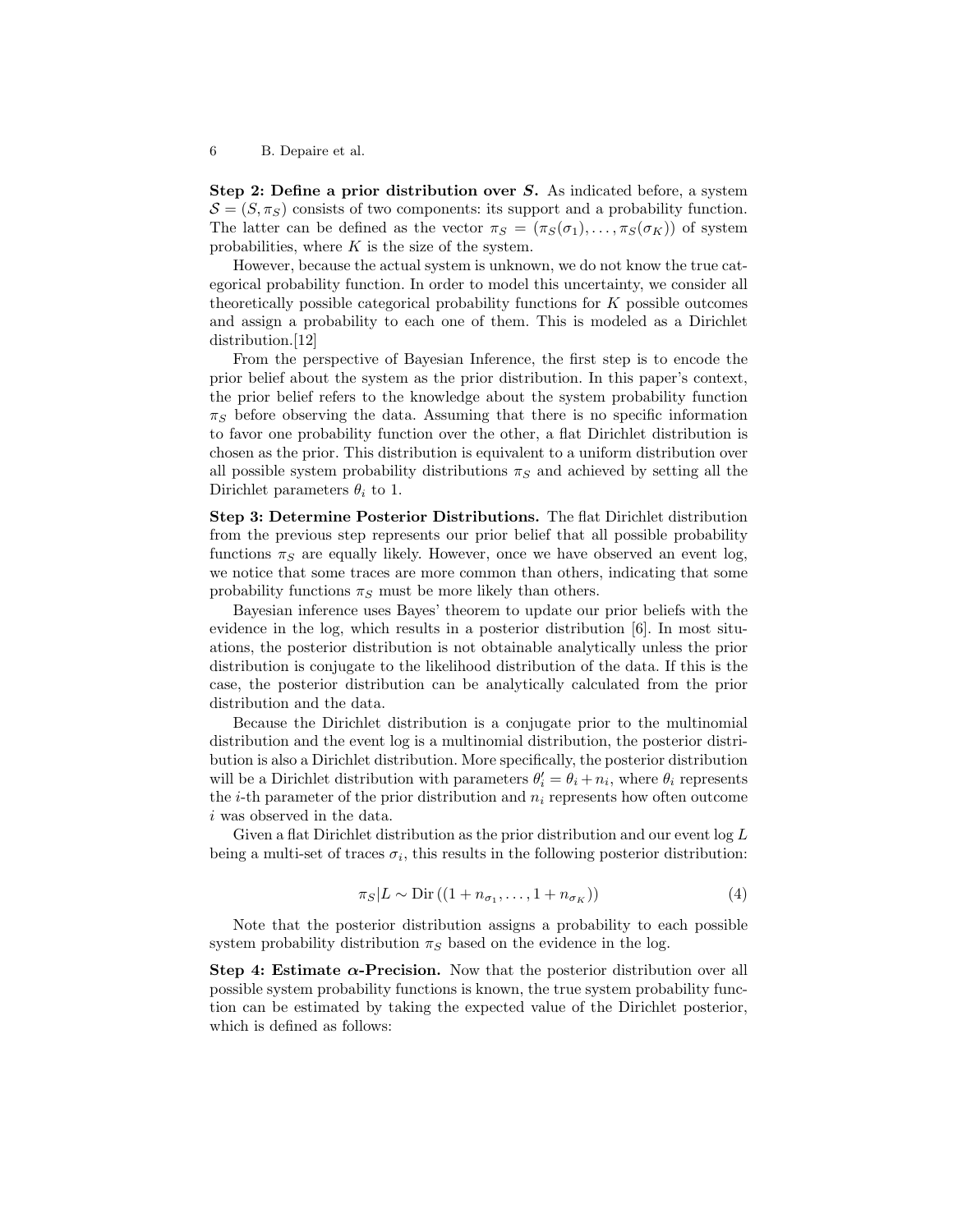**Definition 5.** Let  $X = (X_1, \ldots, X_K)$  ∼ Dir( $\theta$ '), then the expected value of  $X_i$  is

$$
E[X_i] = \frac{\theta_i'}{\sum_{k=1}^{K} \theta_k} \tag{5}
$$

Given that the parameters of the posterior distribution are  $\theta_i' = 1 + n_{\sigma_i}$  for  $1 \leq i \leq K$ , we can estimate the system probabilities  $\pi_S(\sigma_i)$  as follows:

$$
\forall \sigma_i \in S : \widehat{\pi_S(\sigma_i)} = \frac{1 + n_{\sigma_i}}{\sum_{k=1}^K (1 + n_{\sigma_k})} = \frac{1 + n_{\sigma_i}}{K + N}
$$
(6)

Based on this estimator for system probability, we can subsequently estimate the  $\alpha$ -significance indicator function as follows:

$$
\widehat{I_{\alpha}(\sigma_i)} = \begin{cases} 1, & \text{if } \widehat{\pi_S(\sigma_i)} \ge \alpha \\ 0, & \text{otherwise} \end{cases}
$$
(7)

Using this indicator function in Equations 2 and 3, for stochastic and nonprobabilistic models respectively, we can then estimate the  $\alpha$ -precision. We will denote this estimated precision as  $P_{\alpha}$ .

## 3.3 Estimating the System Support Size

Analyzing the final equations of the proposed estimation method reveals that it requires two parameters: the  $\alpha$ -significance level and the theoretical system support size  $K$ . While the former can be freely chosen and should reflect the domain expert's interpretation of significance, the latter should preferably match its theoretical value. Various approaches to estimate  $K$  can be devised. This paper proposes two approaches — the *unrestricted* and *restricted* approach and motivates them both based on underlying assumptions.

The unrestricted approach is so-called because it does not strongly limit the behavior that is included in the system support, except for the alphabet of activity labels observed in the event log  $\mathscr A$  and a user-defined maximum trace length  $\gamma$ . It then defines the system support S as the set of all possible sequences  $\sigma_i$  over  $\mathscr A$  with a length  $|\sigma_i| \leq \gamma$ . This approach assumes that the entire activity alphabet has been observed and a maximum trace length exists. The rationale behind the maximum trace length assumption is that the system would not allow a process instance to keep ongoing indefinitely. Given the alphabet  $\mathscr A$  and the maximum trace length  $\gamma$ , the size of the system can be calculated as follows:  $K = \sum_{i=1}^{\gamma} \mathscr{A}^i$ .

The restricted approach can be seen as taking the system support  $S$  from the first approach as its starting point but removing all traces that contain a directly-follows relation not observed in the log. The assumption thus is that all possible directly-follows relations have been observed in the log.

Suppose that the directly-follows relations are represented by a matrix D of size  $|\mathscr{A}| \times |\mathscr{A}|$  where  $D_{ij}$  equals 1 if and only if it was observed in the log that activity  $i$  of the alphabet was directly followed by the activity  $j$ , and 0 otherwise. It follows naturally that the number of allowed sequences of length two is equal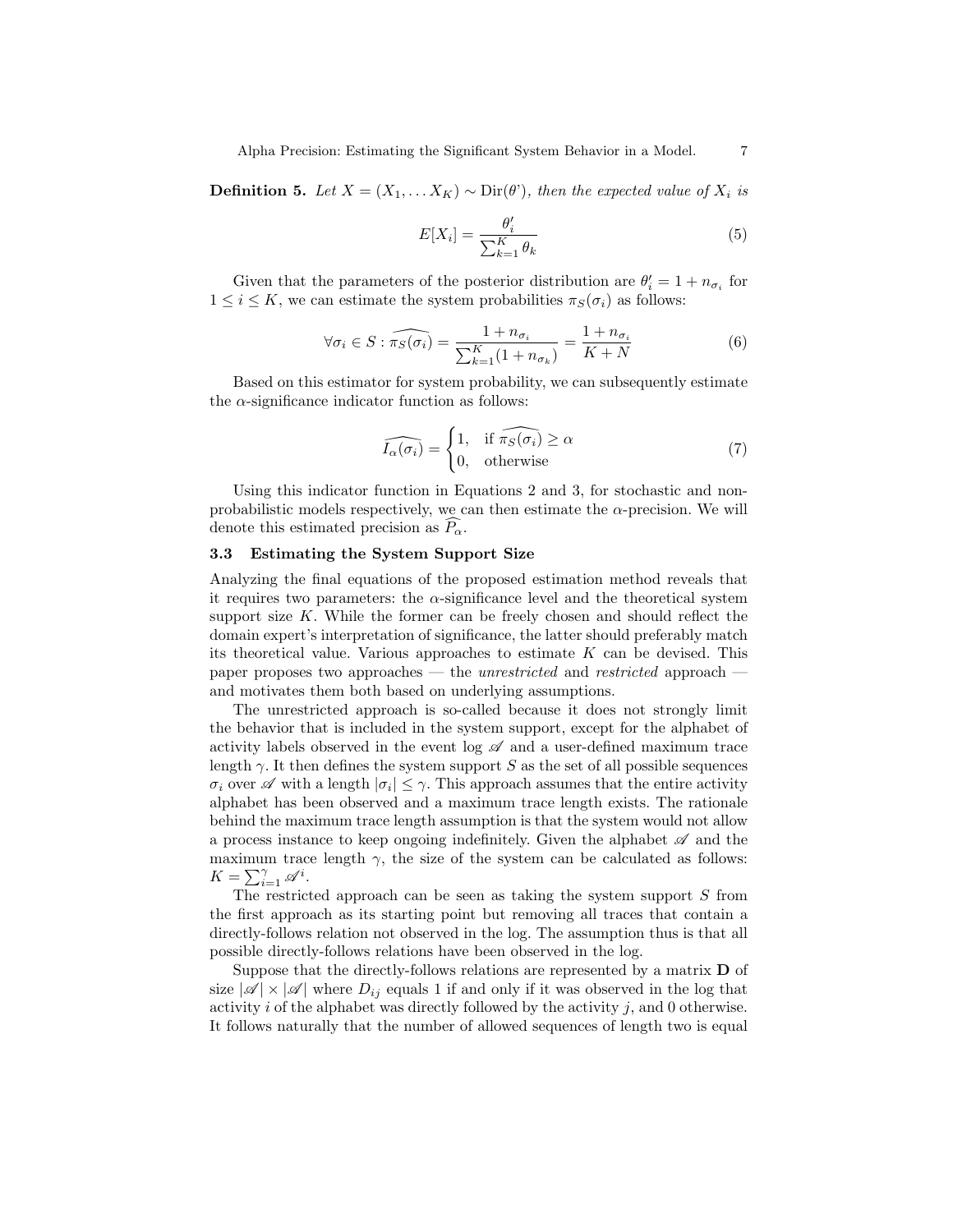|  | <b>Table 1.</b> Parameters. |
|--|-----------------------------|
|  |                             |

|     | Parameter                                                             | values                        |
|-----|-----------------------------------------------------------------------|-------------------------------|
|     | System Alphabet length                                                | [4, 6, 8]<br>[4, 6]           |
| Log | Max trace length<br>Log size                                          | [100, 500, 1000, 5000, 10000] |
|     | Model Discovery threshold $[0.3, 0.4, 0.5, 0.6, 0.7]$<br># iterations | 25                            |

to the sum over this matrix, i.e.,  $\sum_{\mathbf{D}} D_{ij}$ . Furthermore, assume a vector **o** of size  $|\mathscr{A}|$ , where  $o_i$  is 1 if and only if activity i in the alphabet is a valid start activity, and 0 otherwise. The number of sequences of length one with a valid start activity is then equal to the sum over vector **o**, i.e.,  $\sum_{o} o_i$ . The number of sequences of length two with a valid start activity is equal to the sum over **o<sup>T</sup>D**. This can be generalized to  $\mathbf{o}^T \mathbf{D}^{\gamma-1}$  for sequences of length  $\gamma$ . In order to limit the number of sequences to specific final activities, a vector  ${\bf f}$  of size  $|{\mathscr A}|$ can be defined where  $f_i$  is 1 if and only if activity i is a valid end activity, and 0 otherwise. The scalar  $\mathbf{o}^T \mathbf{D}^{\gamma-1} \mathbf{f}$  then equals the total number of sequences of length  $\gamma$  with valid start and end points.<sup>3</sup> As a result, for the restricted approach,  $K = \sum_{i=1}^{\gamma} \mathbf{o}^{\mathrm{T}} \mathbf{D}^{i-1} \mathbf{f}$ , which is computationally easy to calculate. Note that the restriction of valid start and end activities can be omitted without difficulty depending on the specific context.

## 4 Empirical Evaluation

This Section provides an empirical evaluation of the  $\alpha$ -precision by means of a controlled experiment and a application on real-life data. The goal is to provide insights and knowledge claims about the behavior and performance of this newly developed measure.

## 4.1 Unbiasedness Estimator

In this section, we describe a controlled experiment to analyze the unbiasedness of the  $\alpha$ -precision estimator. The experiment exists of the following six steps: (1) Generate systems, (2) Generate logs, (3) Generate models, (4) Calculate actual  $\alpha$ -precision, (5) Calculate estimated  $\alpha$ -precision, and (6) Analyze bias.

Generate systems. First, different systems were generated using the alphabet length and maximum trace lengths in Table 1 as input parameters. Each of the system-traces is assigned a probability  $\pi_S(\sigma_i)$ .

Because we want define the full system including probability distribution in this supervised experiment, both the size of the alphabet and the maximum possible trace length are kept relatively low. An alphabet of length 10 with a maximum trace length of 8 leads to  $1.23 \times 10^9$  possible systems sequences.

<sup>&</sup>lt;sup>3</sup> In the specific case that  $\gamma = 1$ ,  $\mathbf{D}^0$  equals the identity matrix **I**, and thus  $\mathbf{o}^T \mathbf{D}^{\gamma-1} \mathbf{f} =$ 

 $\mathbf{o}^{\mathrm{T}}\mathbf{f}$ , which is the number of activities that are both valid start and end activities. This is indeed equal to the number of valid sequences of length one.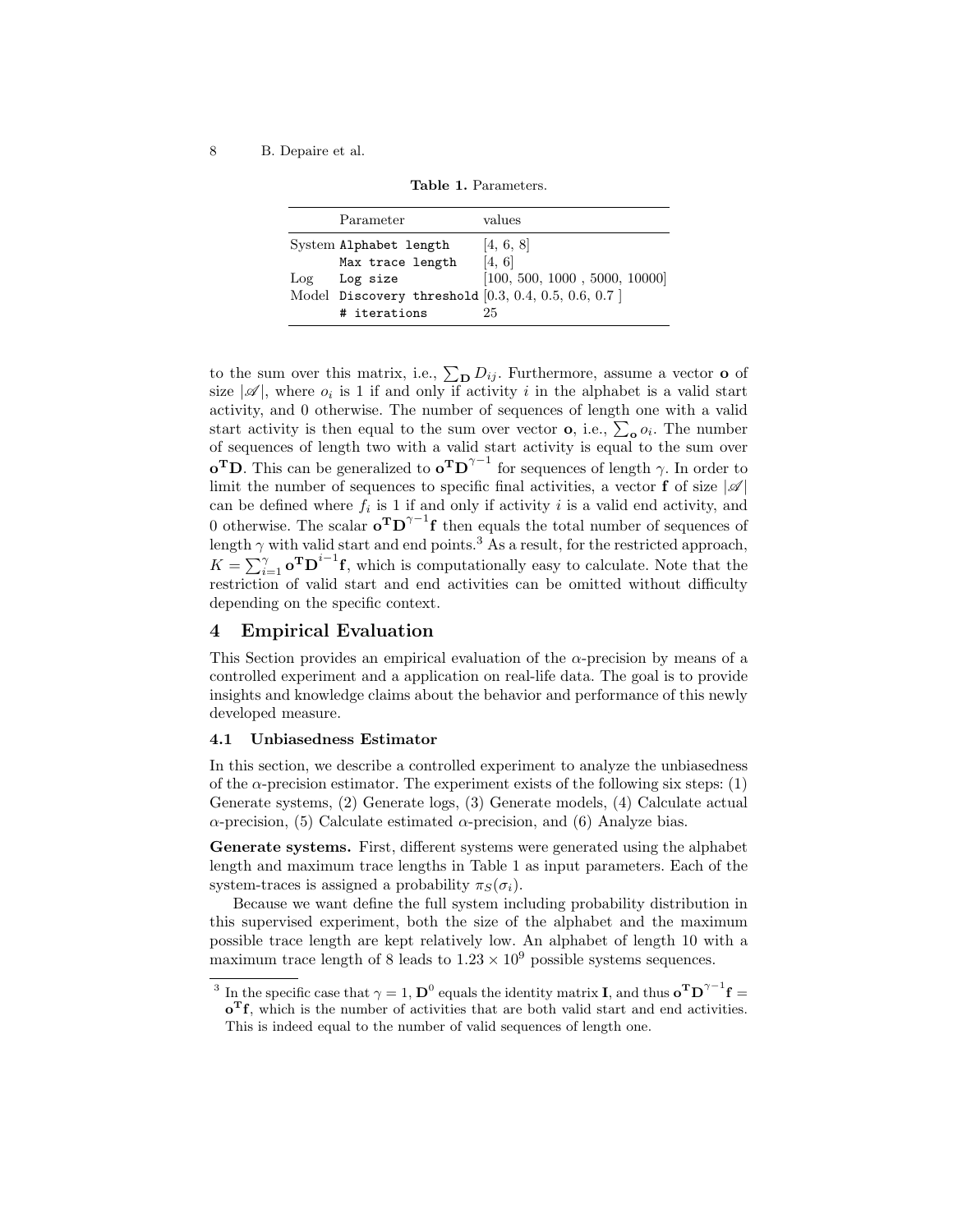Generate logs. For each of the systems, logs of different sizes (cfr. Table 1) are generated, using the defined system probabilities for each trace.

Generate models. Subsequently, a model is generated based on each system. A discovery threshold is set to steer the amount of the system that is captured by the model. A discovery threshold of 0.7 means that each trace has a 70% probability to be included in the model.

To each of the traces that is included in the model, a probability is assigned in order to turn it into a stochastic model as defined in Section 2. These probabilities are independent from the system probabilities created in step 1, thereby making sure no algorithm bias is introduced.

For each of the combinations of parameters listed in Table 1, we repeat this process 25 times.

Calculate actual  $\alpha$ -precision. Given that we know the actual system probability distribution  $\pi_S$ , the actual  $\alpha$ -precision can be computed using Equation 2. Because there is no domain expertise in this artificial setting to define the level of  $\alpha$ , a rule of thumb was used to set  $\alpha$  equal to  $\frac{1}{K}$  where K is the size of the system support.

Calculate estimated  $\alpha$ -precision. Given the model and log, we can then estimate the  $\alpha$ -precision by using Equation 2 in combination with the estimated system probabilities as defined in Equation 6.

Next to the information provided in the model and the log, we need to define the value of K and  $\alpha$ . For K, the size of the system, we take the *unrestricted* approach described in Step 1 of Section 3.2, where we consider all possible sequence of the alphabet. Subsequently,  $\alpha$  is also set to  $\frac{1}{K}$  for the estimation.

**Measure bias.** Given both the actual  $\alpha$ -precision and the estimated  $\alpha$ -precision, we define the difference between the two as follows.

$$
\beta = \widehat{P_{\alpha}} - P_{\alpha} \tag{8}
$$

When the estimated  $\alpha$ -precision is greater than the actual  $\alpha$ -precision, the bias as measured by  $\beta$  will be positive, and there is thus an overestimation. Otherwise,  $\beta$  will be negative and the actual  $\alpha$ -precision will thus be underestimated.

Results. In Figure 1, it can be seen that the estimator underestimates the real precision when the size of the log is relatively small compared to the size of the system. For the system with size 340 (i.e. alphabet length of 4 and maximum trace length of 4), the estimator becomes unbiased when approximately 1000 cases have been observed in the log. For larger systems, the biases only approaches zero for logs of 10000 cases, while for the largest systems in the experiment the estimators still shows a large bias at logs of size 10000.

Figure 2 shows the extent of bias specifically in relation to the ratio between the log size and the system size. The vertical line indicates the where the ratio is 1, i.e. the number of different sequences in the system support equals the number of observed traces in the log. It can be seen that the biases quickly decreases when the ratio approaches 1, and then decreases more gradually toward zero for ratios greater than 1.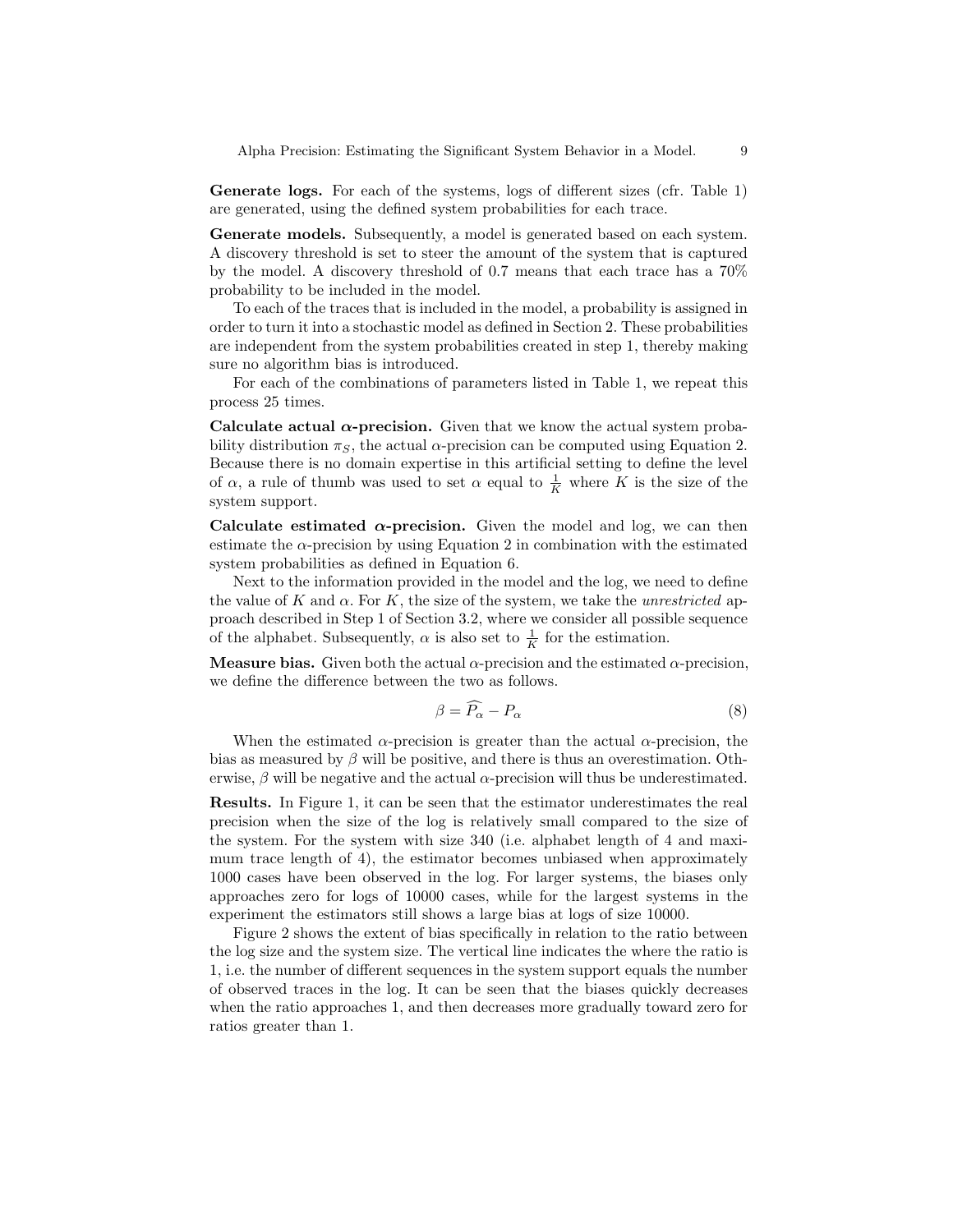10 B. Depaire et al.



**Fig. 1.** Bias  $\widehat{P_{\alpha}} - P_{\alpha}$  for different sizes of the log and the system.

Table 2. BPIC'12 log - descriptive statistics.

| Metric                                                      | value metric                                                                     | value   |
|-------------------------------------------------------------|----------------------------------------------------------------------------------|---------|
| Number of activities<br>Number of events<br>Number of cases | 10 Number of traces<br>60849 Max. trace length<br>13087 Avg. trace length $4.65$ | 17<br>8 |

# 4.2 Demonstration on real-life event logs

In this and the next section, the proposed method will be applied on real-life event data. For this, data from the Business Process Intelligence Challenge 2012 is used [5]. Descriptive statistics for this event log can be found in Table 2.

Based on the log, a stochastic model has been discovered using the frequency estimator [4] on a model discovered by the Directly Follows Model Miner [18]. The discovered model contains 6 different activity sequences, of which the probability varies between 0.029 and 0.509. In the analyses, we will both approach the estimation from the starting point of a stochastic model (Eq. 2), as from the starting point of a deterministic model (Eg. 3). In the latter case, we will ignore the obtained probabilities and replace them with  $\frac{1}{|M|}$ .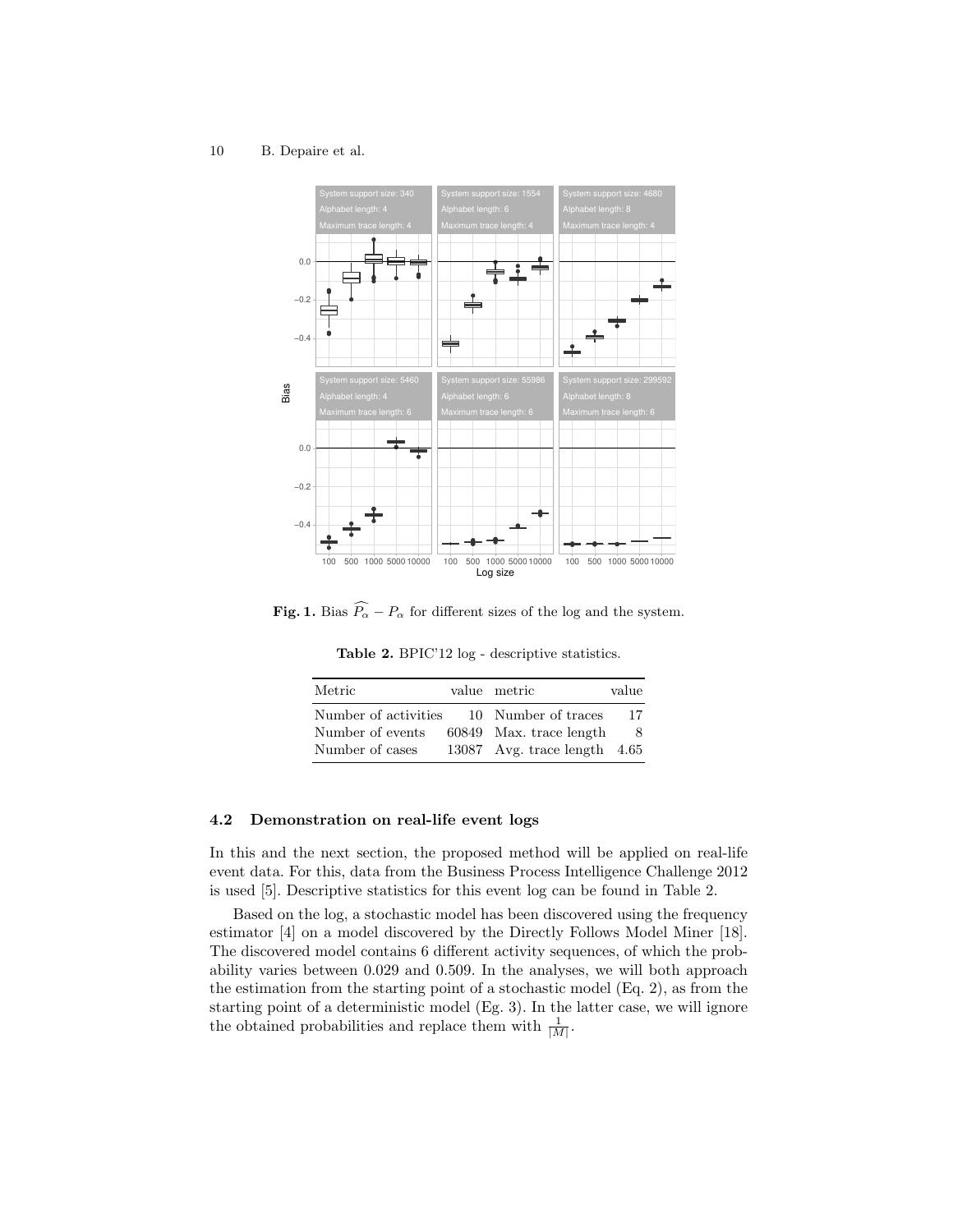

Fig. 2. Extent of bias in estimated *alpha*-precision in relation to the ratio between log size  $N$  and system size  $K$ .

## 4.3 Impact of K and  $\alpha$ .

As discussed before, there are different approaches to define the size of the system support  $K$ . In the unrestricted approach, where we look only at the length of the alphabet and the maximum trace length, we get  $K = \sum_{i=1}^{8} 10^i = 1.11 \times$ 10<sup>8</sup> . Given the fairly high structuredness of the data in question, this seems an exuberant amount. If we therefore take the restricted approach instead, where we only take into account sequences that adhere to the observed directly-follows relations, start activities and end activities, the system support  $K'$  is only 32. When we drop the start and end activity requirement,  $K''$  equals 1539.

Fig. 3 shows the value of  $\widehat{P_{\alpha}}$  for different values of K and different values of  $\alpha$  for both the stochastic and deterministic approach. It can be seen that the estimated  $\alpha$ -precision is relatively stable with respect to the value of K. Only when K is increased to 50000 can noticeable differences in  $P_{\alpha}$  be seen.

Note that as the model only contains 6 different activity sequences, we can see apparent jumps in the measured precision when  $\alpha$  changes such that a traces moved from insignificant to significant. For the deterministic model all jumps are equal in size, while this is naturally not the case for the stochastic model. The biggest jump in the latter case happens when  $\alpha$  drops below 0.05 (approximately), and the trace with the highest probability according to the model (0.509) becomes significant.

**Impact of significance filtering.** Figure 4 shows the values of  $\widehat{P_{\alpha}}$  for models discovery by the Inductive Miner infrequent [16] and Directly-follows miner [18], with different setting for significance filtering. The higher the significance parameter, the more significant behavior must be to make it into the model.

It can be seen that, for different values of alpha, when the significance parameters increases, so does the estimated precision. This provides implicit validation that the proposed measure behaves as expected, as models with a stronger significance filtering gets higher precision scores.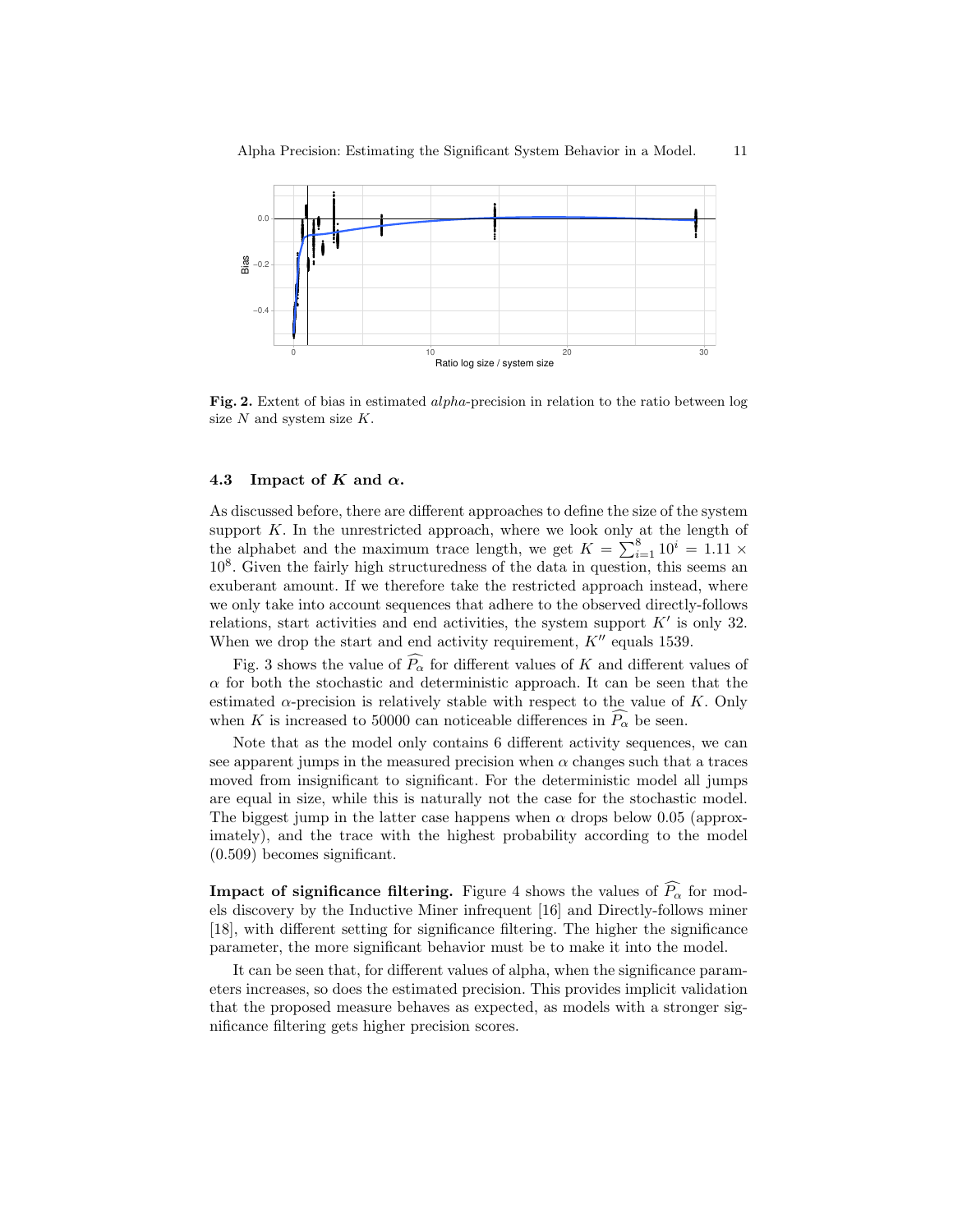

Fig. 3.  $\widehat{P_{\alpha}}$  for different values of K and alpha.

Figure 4 also shows the potential of the  $\alpha$ -precision to analyze and compare various algorithms. The visual analysis shows that for the DFM-algorithm, the evolution of precision with respect to the significance parameter is smoother than for the Inductive Miner algorithm. This implies better control for significance filtering in the former algorithm. This derives from the fact that Inductive miner often results in the same model for various significance filtering levels. In the extreme, the measured precision drops to zero for the DFM algorithm with the filtering parameter set to 100, as this results in an empty model.

## 4.4 Discussion

Based on the design and empirical evaluation of the  $\alpha$ -precision measure and its estimation method, various knowledge insights can be constructed about the precision measure.

The controlled experiment showed that the measure is unbiased when the size of the log is sufficiently large in comparison with the system sizes. When there are fewer cases in the log than there are different activity sequences in the system, a substantial underestimation is present. In those circumstances, the estimated  $\alpha$ -precision acts as a lower bound of the actual measure.

At the same time, the demonstration of the measure on real-life data shows that the proposed measures behave as expected for different values of  $K$ ,  $\alpha$  and the significance filter parameters of process discovery algorithms and holds potential to evaluate process discovery algorithms aimed at discovering significant behavior. While defining the system support size  $K$  is an important step towards estimating the  $\alpha$ -precision, it has been shown that the estimator is relatively robust for changes in  $K$ .

An ongoing discussion in the field of process mining is that of (desirable) properties (or axioms) of conformance measures [21]. However, the properties studied in past research are not applicable to  $\alpha$ -precision as most properties are defined with respect to non-stochastic process models. The exception are the eight properties for stochastic conformance checking defined in [17]. Unfor-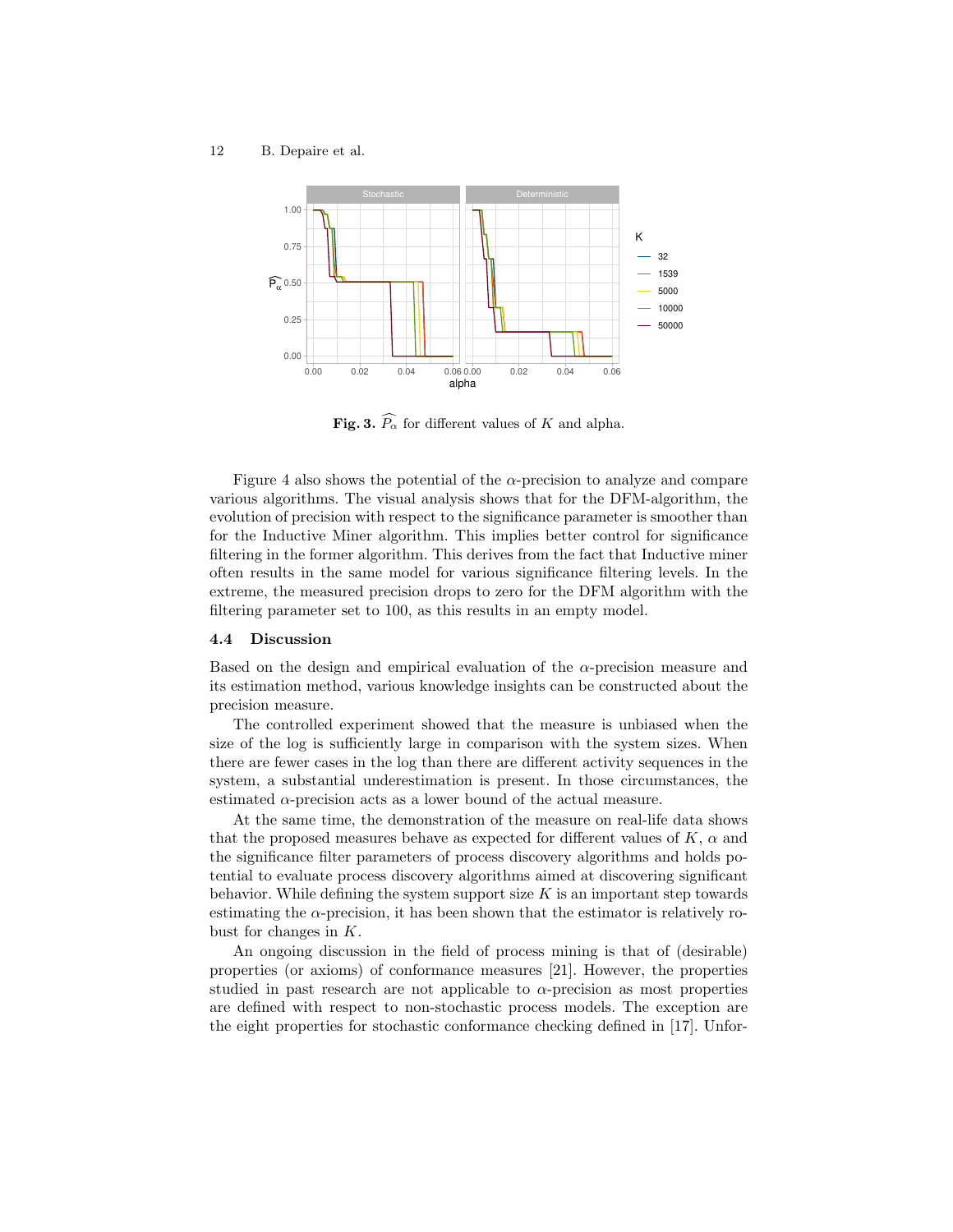

Discovery algorithm  $\rightarrow$  Directly−follows miner  $\rightarrow$  Inductive miner – infrequent

Fig. 4.  $\widehat{P_{\alpha}}$  for different values in the significance filtering parameter of [16] and [18], and different values of  $\alpha$ . Note that the values of the significance parameters for the Directly-follows miner has been inverted for the sake of comparison. A small significance parameter value means that only very insignificant behavior is removed by the discovery algorithm, a large value means that only very significant behavior is retained by the discovery algorithms.

tunately, even these properties are not directly applicable because they relate to log-model measures, while  $\alpha$ -precision is a system-model measure. Nevertheless, we can derive four properties for the  $\alpha$ -precision which are inspired by the properties discussed in [17].

*Property 1.* The  $\alpha$ -precision measure is deterministic.

This property relates directly to property P1 in [17] and holds as  $\alpha$ -precision is a function of the assumed system support size K, the  $\alpha$ -significance level, the log size N and the trace frequencies  $n_{\sigma_i}$ , which are all fixed at the start.

*Property 2.* The  $\alpha$ -precision measure depends only on the stochastic language of the log and model and not on their representation.

This property refers directly to property P2 in [17] and holds naturally, as the α-precision is calculated directly from the stochastic language of the log and model.

*Property 3.* The  $\alpha$ -precision measure returns values between 0 and 1.

This property relates directly to property P3 in [17]. Since the  $\alpha$ -indicator function  $I_{\alpha}(x)$  is either 0 or 1 (cf. Eq. 7), it follows that the minimum and maximum value of the  $\alpha$ -precision (cf. Def. 3 and 4) is also 0 and 1 and can only be achieved when all  $\alpha$ -indicator functions evaluate to 0 or 1 respectively.

*Property 4.* The  $\alpha$ -precision measure asymptotically goes to 1 if (i) the model only contains the  $\alpha$ -significant system behavior, (ii) the log has the same stochastic language as the system and (iii) the log size increases towards infinity.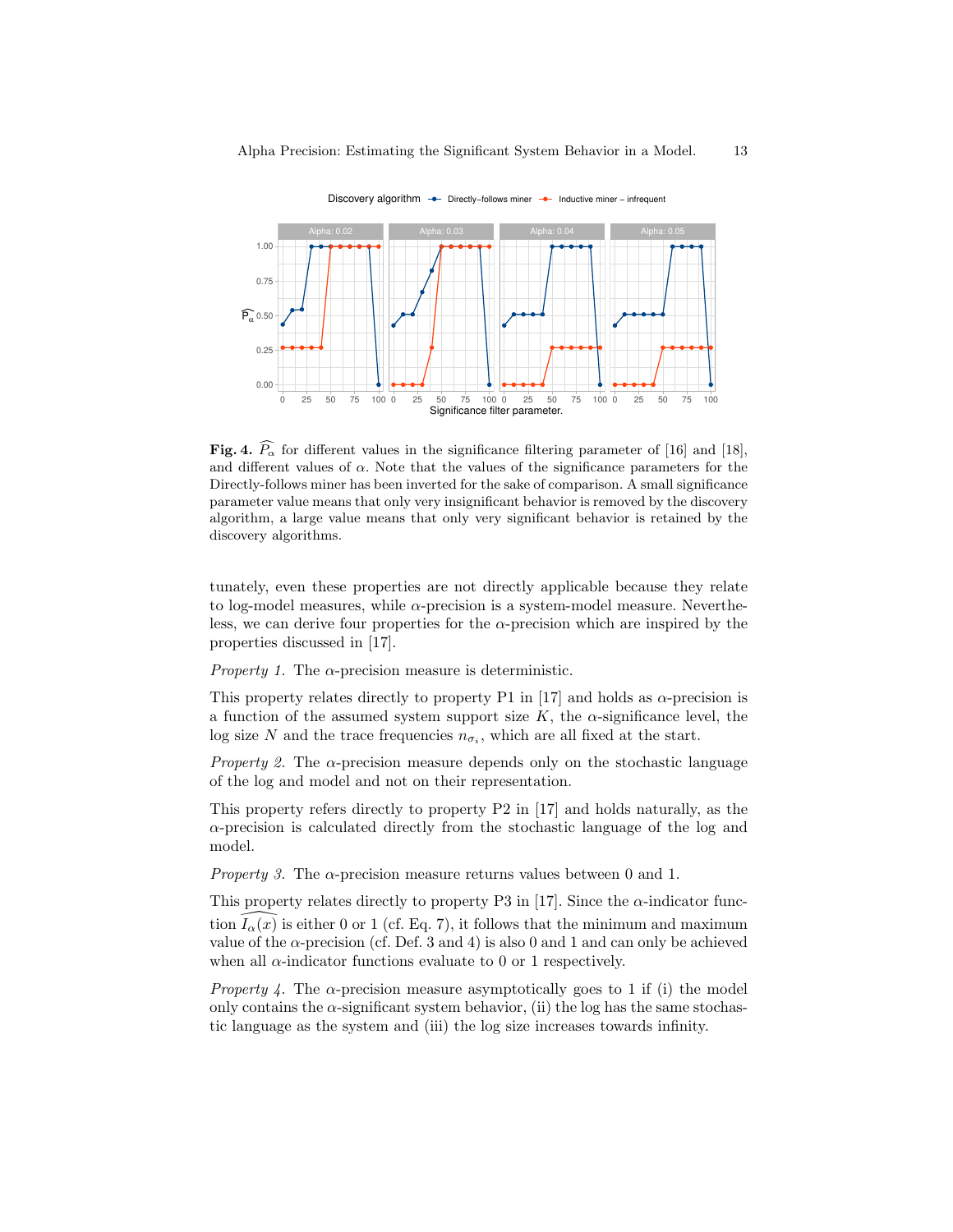This property is an adaptation of property P4 in [17] to the context of our measure. If the log size  $N$  goes towards infinity, then the system probability estimates (cf. Eq. 6) will go towards  $\frac{n_{\sigma_i}}{N}$ . The latter equates to the true system probabilities since the log and the system express the same stochastic language. Consequently, if the model only contains  $\alpha$ -significant system behavior, the indicator function will evaluate to 1 for all traces in the model and the  $\alpha$ -precision measure will equate to 1.

The other properties P5, P7 and P8 in [17] are not directly applicable to our measure. Properties P5, P6 and P8 are related to recall measures rather than precision measures.While property P6 does relate to precision measures, it focuses on a log-model relation which doesn't have a clear analog counterpart in the system-model context we are operating.

# 5 Related Work

In typical process mining projects, the system is unknown; thus, quality measures (conformance checking techniques) have focused on the relationship between model and log, rather than system and model. The quality of (non-stochastic) models with respect to logs is typically measured using fitness, precision, generalization, and simplicity, where fitness is the fraction of behavior of the log that is in the system, precision is the fraction of behavior in the model that was observed in the log, generalization is the predicted fraction of future behavior of the system that is in the model, and simplicity expresses the size or complexity of the model to express its behavior [3]. Recently, the concept of precision (and to a lesser extent generalization) has seen discussion in terms of desirable properties such measures should possess [21]; however, this discussion has not yet included unbiasedness with respect to unknown systems. Of these quality dimensions, generalization aims to describe the system and could be seen as a system-fitness measure [20]. Such log-based measures are not unbiased estimators of system properties empirically [9]. Compared to these approaches, our proposed measure explicitly and understandably takes the significant behavior of an unknown system into account.

For stochastic process models, quality measures include stochastic distance [13], stochastic precision and recall [17], and entropic relevance [19], however these do not aim to compare a model with an unknown system. While not intended for the system-model context, it would be interesting to study the bias of these techniques when applied in a system-model context, like [9, 11].

The system has been the subject of study in process mining, as the ultimate goal of process mining is to obtain insights into the system to improve it. Some process discovery techniques guarantee to return a model that is the language equivalent to the system, under some assumptions, such as the log being noisefree or complete with respect to a particular abstraction of the system [14, 23, 1]. However, such techniques do not offer any guarantees when these assumptions are not met; thus, it is a valuable exercise to have an unbiased estimator of the relation between system and model.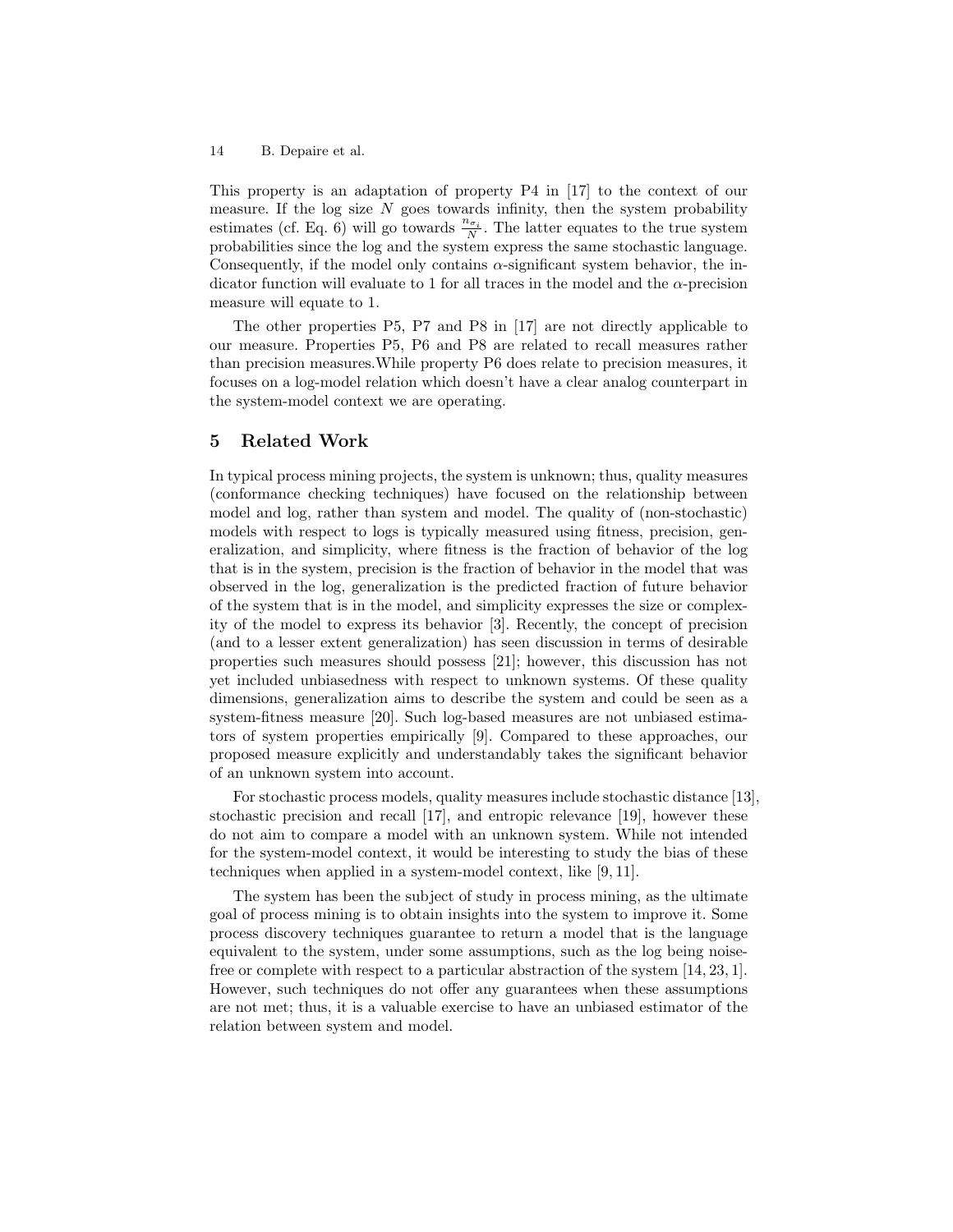Alpha Precision: Estimating the Significant System Behavior in a Model. 15

## 6 Conclusions

In process mining, organizations aim to gain insights into their business processes, which we refer to as systems, by discovering process models from event logs. Typically, the quality of a process model is assessed with respect to an event log, however we argue that it might be useful to compare a model to the unknown system, based on its significant behavior. In this paper, we presented a new precision metric that expresses the extent to which the model contains significant system behavior, based on an  $\alpha$ -significance level. We empirically evaluated the new measure by showing that it can be unbiased under certain assumptions and demonstrated its applicability and value on real-life event logs.

While the initial results indicate that this precision measure supports the analysis of discovery algorithms aimed at discovering significant behavior, the empirical analysis also shows that the construction of unbiased system estimators is particularly challenging and requires future research to better understand and remove this apparent bias. Important aspects to consider are a more realistic definition of ground-truth systems in controlled experiments, as well as the proper estimation of the system size when using the estimator. The impact of prior configurations, which are currently uninformative, is another aspects that requires further analyses.

Overall, we hope this work provides an initial yet solid foundation for further research into system measures supporting the use case of discovering significant behavior.

# References

- 1. Badouel, E.: On the  $\alpha$ -reconstructibility of workflow nets. In: Petri nets. LNCS, vol. 7347, pp. 128–147 (2012)
- 2. Brons, D., Scheepens, R., Fahland, D.: Striking a new balance in accuracy and simplicity with the probabilistic inductive miner. In: ICPM. pp. 32–39. IEEE (2021)
- 3. Buijs, J.C.A.M., van Dongen, B.F., van der Aalst, W.M.P.: Quality dimensions in process discovery: The importance of fitness, precision, generalization and simplicity. Int. J. Cooperative Inf. Syst. 23(1) (2014)
- 4. Burke, A., Leemans, S.J.J., Wynn, M.T.: Stochastic process discovery by weight estimation. In: ICPM Workshops. LNBIP, vol. 406, pp. 260–272 (2020)
- 5. van Dongen, B.: Bpi challenge 2012 (Apr 2012). https://doi.org/10.4121/uuid:3926db30-f712-4394-aebc-75976070e91f
- 6. Gelman, A., Carlin, J.B., Stern, H.S., Dunson, D.B., Vehtari, A., Rubin, D.B.: Bayesian Data Analysis. Taylor & Francis Ltd, Boca Raton (Nov 2013)
- 7. Günther, C.W., van der Aalst, W.M.P.: Fuzzy mining adaptive process simplification based on multi-perspective metrics. In: BPM. LNCS, vol. 4714, pp. 328–343 (2007)
- 8. Günther, C.W., Rozinat, A.: Disco: Discover your processes. In: BPM. CEUR Workshop Proceedings, vol. 940, pp. 40–44. CEUR-WS.org (2012)
- 9. Janssenswillen, G., Depaire, B.: Towards confirmatory process discovery: Making assertions about the underlying system. Bus. Inf. Syst. Eng. 61(6), 713–728 (2019)
- 10. Janssenswillen, G., Depaire, B., Faes, C.: Enhancing discovered process models using bayesian inference and mcmc. In: BPM. pp. 295–307 (2020)